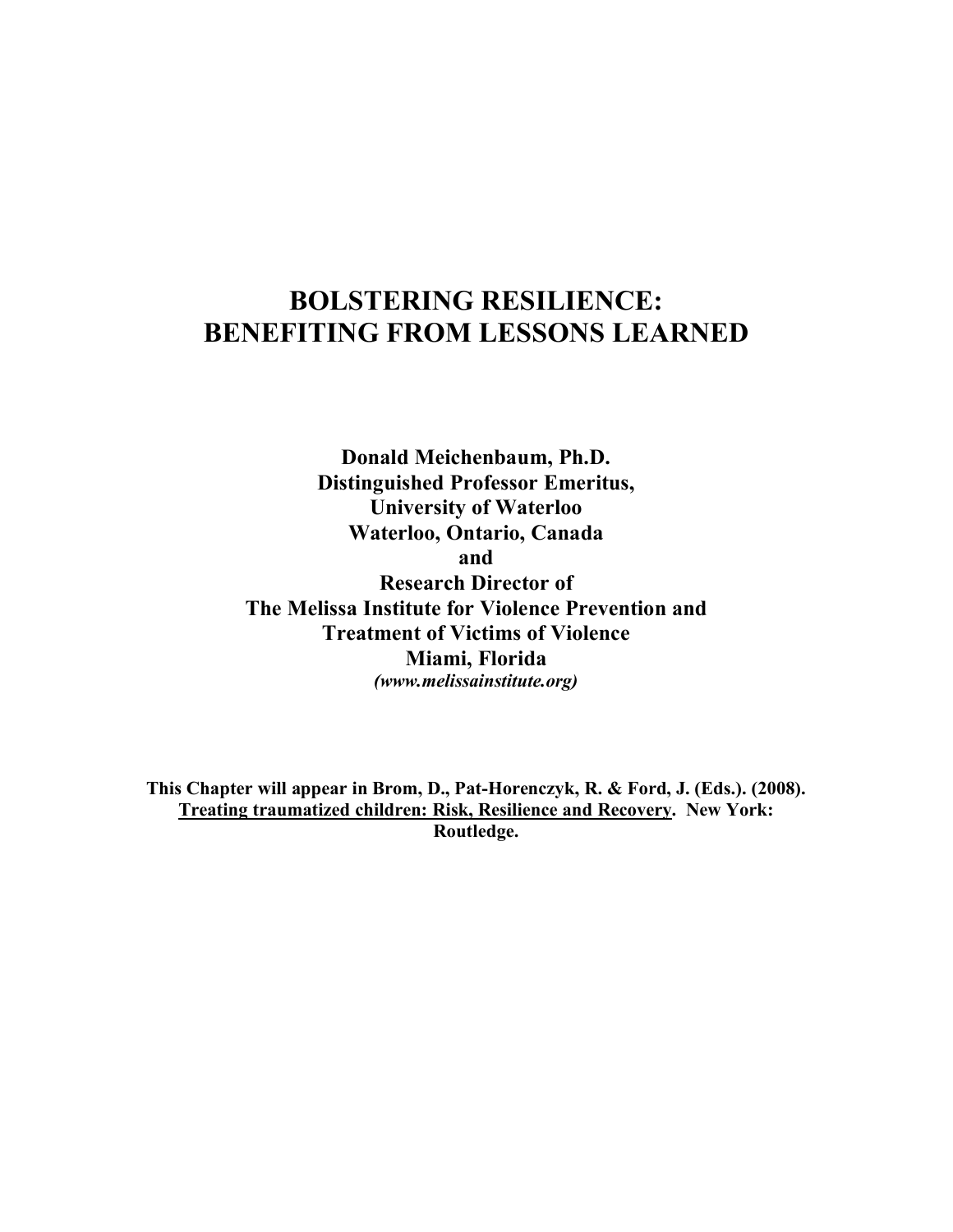#### **PROLOGUE**

After 30 years as a Professor of Clinical Psychology at the University of Waterloo, in Ontario, Canada, I took early retirement to become Research Director of the Melissa Institute, in Miami, Florida (www.melissainstitute.org). In this capacity, I have been involved in consultation and training with clinicians and researchers who deal with "victimized" children, youth and their families. The following list provides a sampling of the diverse groups that I have been called upon to work with in the past 10 years. As you read this list, please put yourself in my shoes and consider how you would help nurture "resilience" in each of these diverse traumatized populations. What guidelines do you think the research literature provides that would influence your consultative advice? The samples include:

- 1. Children and youth who were directly exposed to violence at Oklahoma City, Columbine school shooting, and the September, 11 events in New York;
- 2. Youth who have been incarcerated in the Juvenile Justice system, some 70% of whom have a history of having been victimized, and they now meet diagnostic criteria for PTSD and related psychiatric disorders;
- 3. Minority children raised in high poverty crime-infested areas in Los Angeles, New Orleans after Hurricane Katrina, and in Miami. For example, an 8 year-old-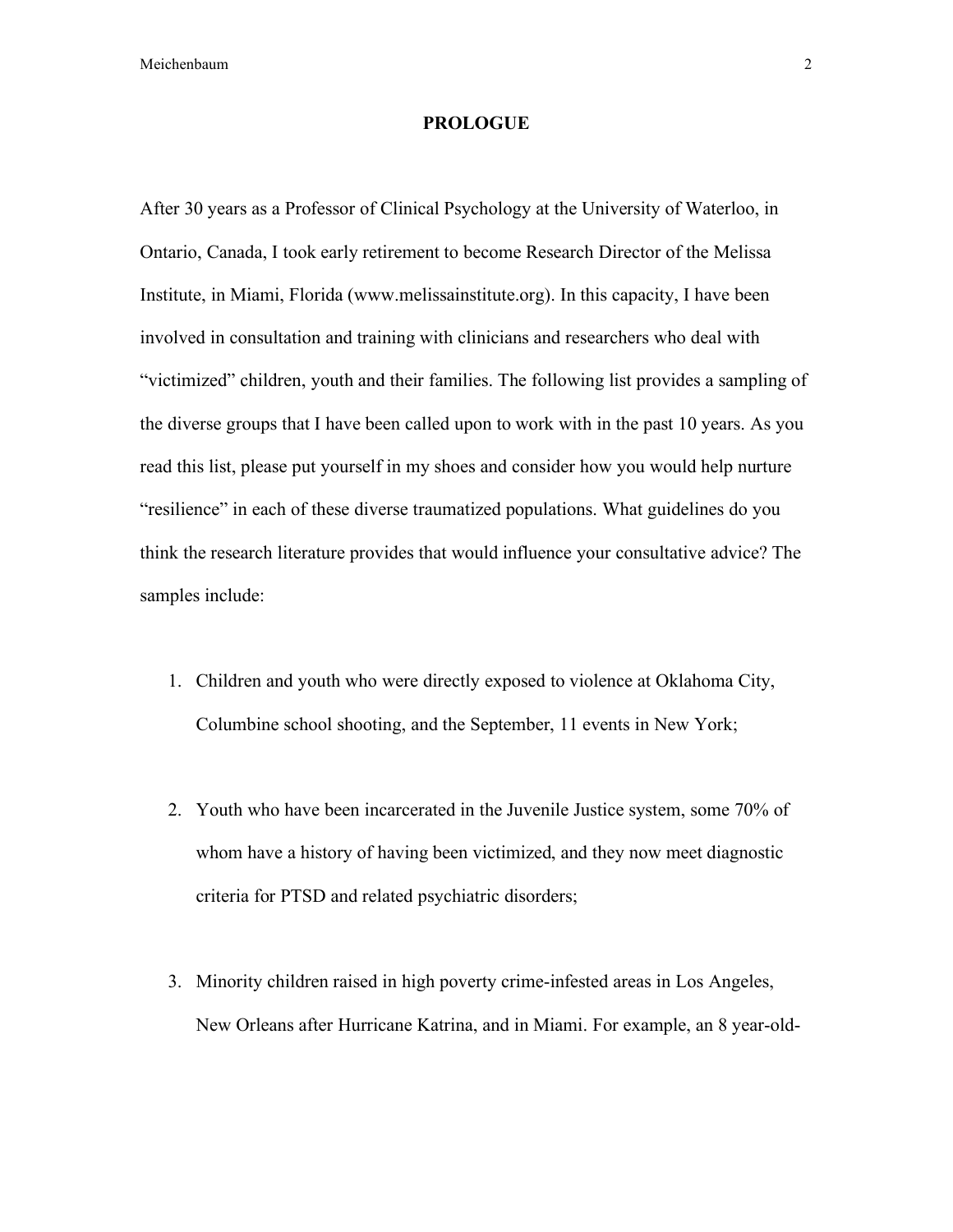who was playing dolls with her girlfriend. They were playing "bury the dolls." During the game she was murdered in a drive-by gang shootout.

- 4. Children who have been sexually or physically abused, and in about 40% of the cases, they have also witnessed domestic violence in their homes.
- 5. Children who have been repeatedly victimized at school as a result of bullying;
- 6. Native populations, both in the United States and in Canada, where there has been repeated and massive victimization. For example, among the Inuit youth in Canada, a male reading instructor sexually abused 86 youth in three communities over a period of six years (see Meichenbaum, 2005).
- 7. Children and youth who are in Residential Treatment Centers with a history of victimization. For example, consider a recent case of a ten year old girl who was repeatedly sexually abused by her step-father and she was threatened that if she told anyone, something "terrible" would happen. To get his point across, the stepfather beheaded her pet dog in front of her and told her that if she told anyone this would happen to her younger brother.
- 8. Finally, children with no history of victimization, but who live in high-risk areas for natural disasters and exposure to violence.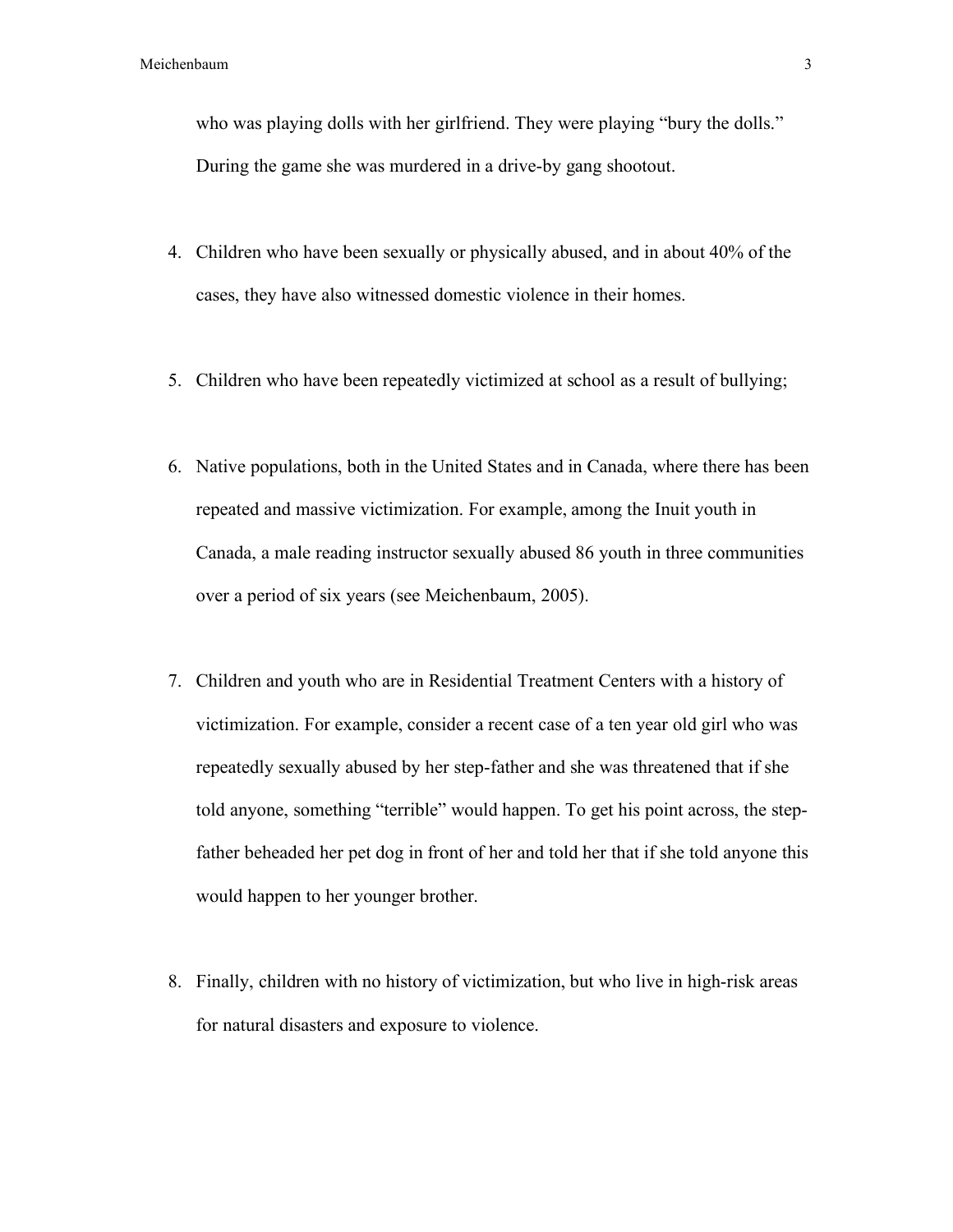9. To this list one can add the innumerable children who are being victimized. (See the U.N. Study on Violence Against Children -- www.violencestudy.org)

The challenge is how to provide both preventative and treatment interventions designed to bolster resilience and build on existing and potential strengths in such diverse victimized and high-risk groups of children, youth, families and communities. What can be done at the primary prevention level which focuses on the universal implementation of intervention for all children? (For example, children who are living in high-risk poverty environments and high-risk environments due to exposure to repetitive natural disasters or exposure to ongoing violence). What can be done at the secondary prevention level that targets children and youth already at risk? (For example, children who are repeatedly bullied or who are the offspring of dysfunctional and psychiatrically disturbed parents). What can be done at the tertiary level which provides interventions with selected populations of children and youth who evidence persistent needs and challenging behaviors and who require comprehensive wrap-around services? (For example, incarcerated youth who have a history of neglect and victimization or children and Native youth who evidence the psychiatric sequelae of sexual and physical abuse)

The answers to these challenging questions should be informed by what the research literature tells us about the developmental nature of resilience. What are the lessons to be learned that should guide interventions?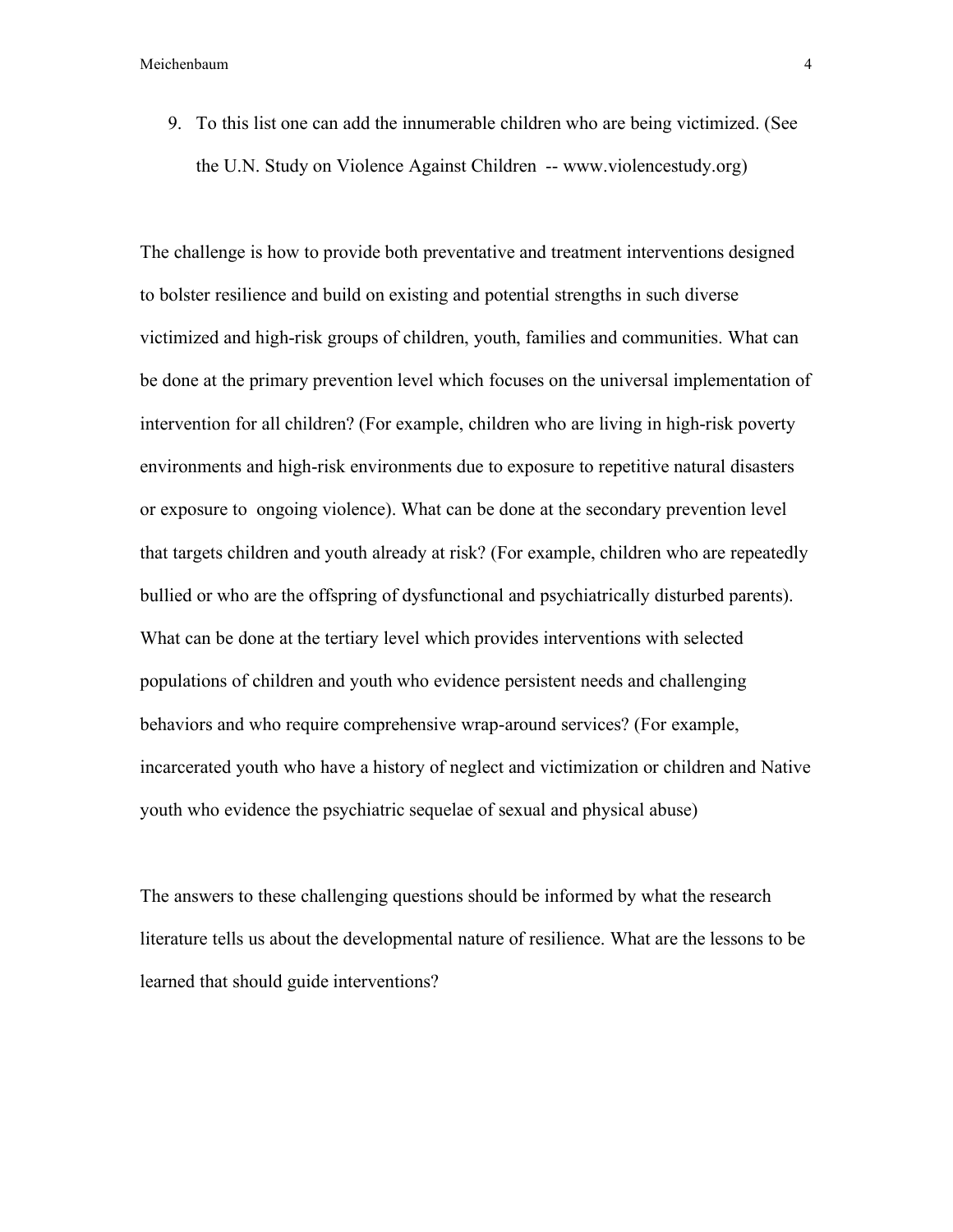### **LESSONS TO BE LEARNED ABOUT RESILIENCE**

1. It is estimated that 25% of American youth experience serious traumatic events by their  $16<sup>th</sup>$  birthday. Children and youth frequently experience different types of victimization on multiple occasions, rather than being exposed to unique singular experiences. There is an overlap of different types of victimization experiences such as living in high-risk crime-saturated poverty areas, witnessing violence at home, and experiencing neglect and abuse. Most instances of exposure to violence occurs within a youth's immediate environment (home, school, neighborhood) and is most often perpetrated by a family member or acquaintance (Garbarino et al., 1992).

Lesson: There is a need to reduce and remove exposure to multiple risk factors and a need to address the cumulative complex impact of multiple victimization experiences.

2. Research indicates it is the total number of risk factors present that is more important than the specificity of risk factors that impact developmental outcomes. Risk factors often co-occur and pile up over time. For example, Sameroff and his colleagues (1992) studied the influence of social and family risk factors on the stability of intelligence from preschool to adolescence. They found that the pattern of risk was less important than the total amount of risk present in the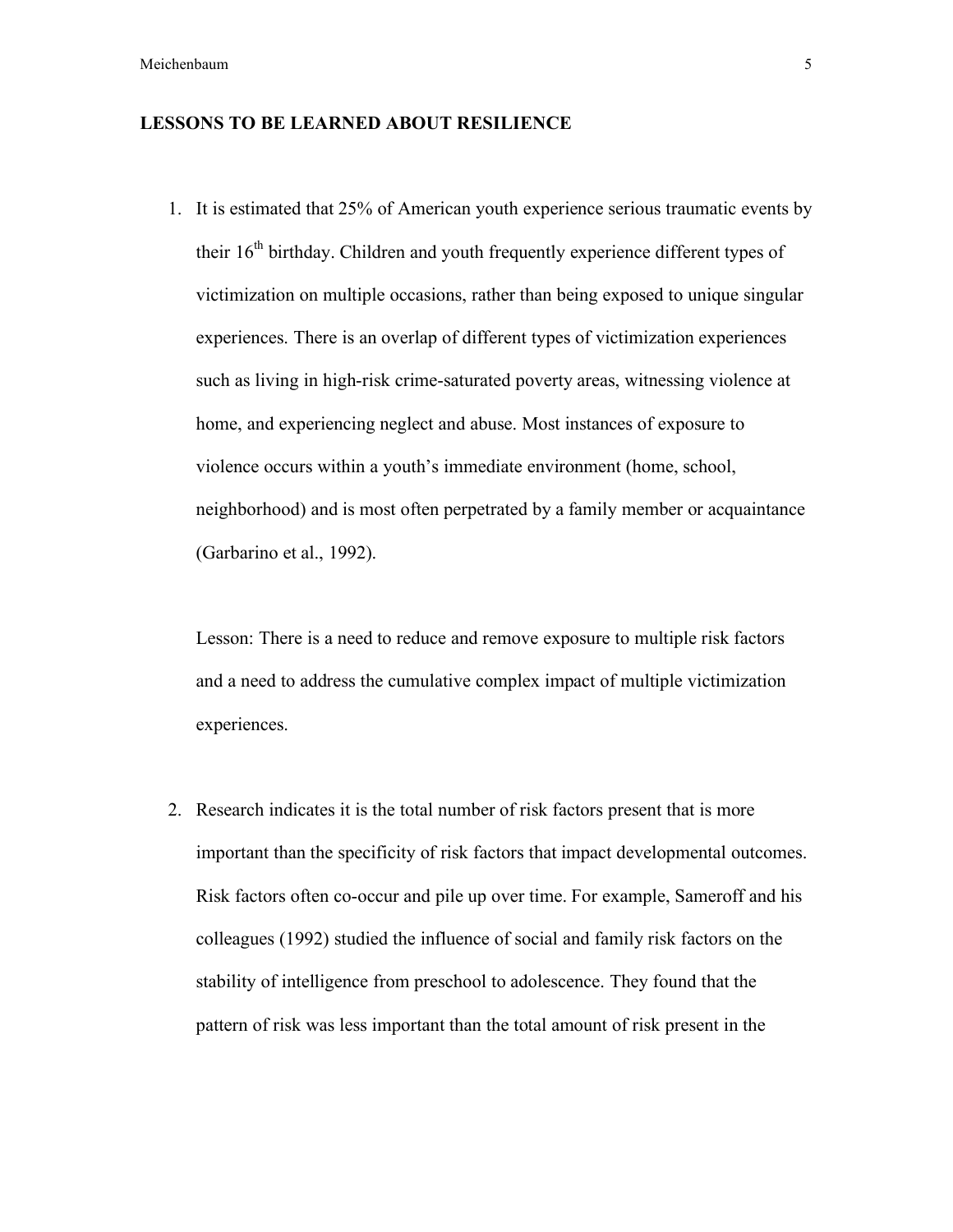child's life.

Lesson: There is a need to systematically assess for the cumulative exposure to adverse childhood experiences (Edwards et al., 2005). Moreover, interventions to nurture resilience need to target multiple systems.

3. Exposure to chromic traumatic stressors in the developing years can cause changes that impact memory and cognition. More specifically, violence exposure can reduce the youth's ability to focus attention, organize and process information and contribute to decreased IQ and reading ability, lower academic performance, increase days of school absence and decrease rates of high school graduation. The rates of suspensions and expulsions from school are also associated with the students' exposure to community violence (Wong et al., 2007). Moreover, lowincome and ethnic minority youth disproportionately experience higher rates of violence with the consequent academic sequelae for which they usually do not receive interventions (Delaney-Black et al., 2002; Grogger, 1997: Hurt et al., 2001).

As Kataoka et al. (2006) observe:

*"Violence exposure before 6th grade is associated with higher rates of school suspensions and expulsions and lower rates of attendance. Results of a survey of 2800 6th grade students suggest*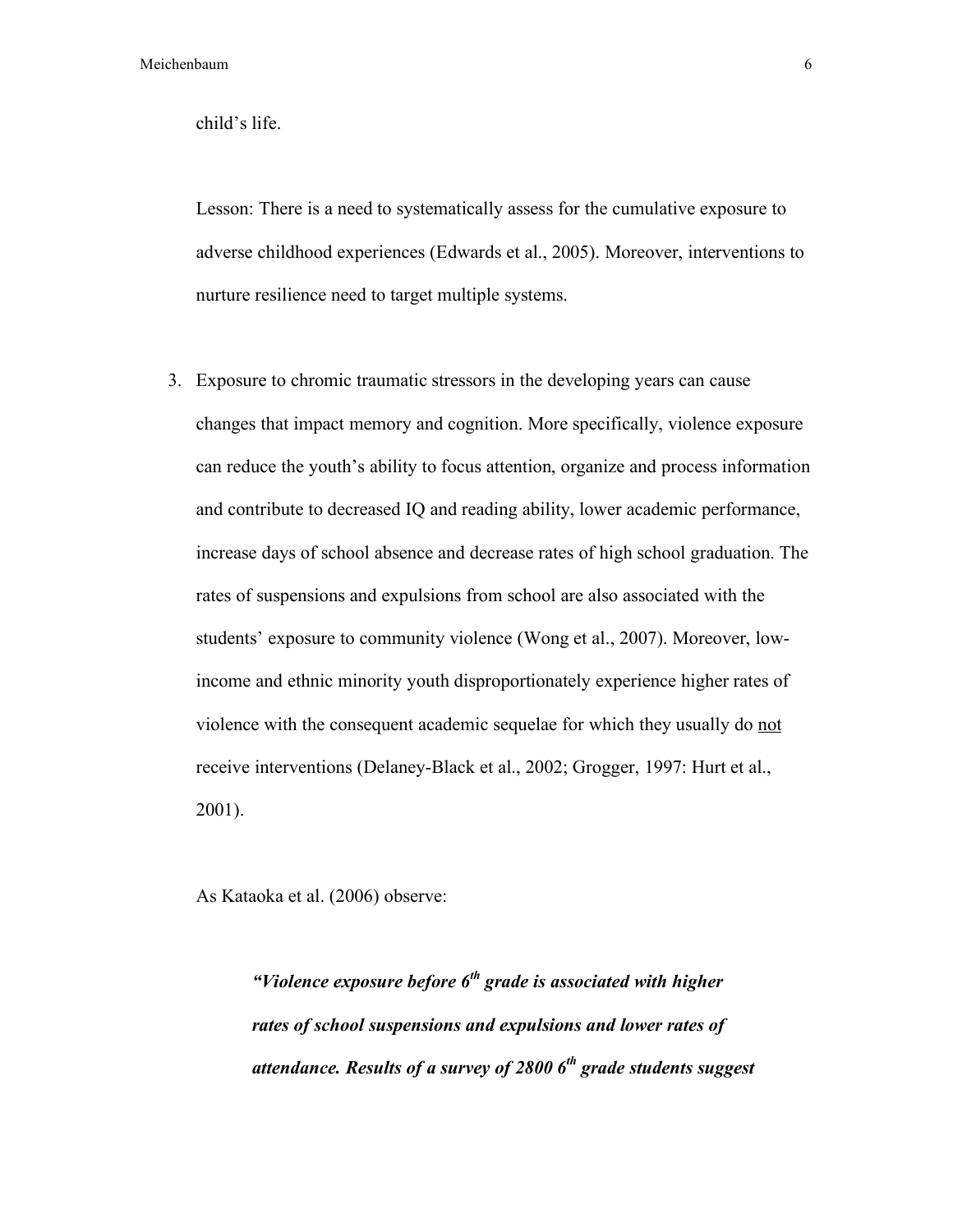*that the traumatic effects of violence appear to account for 50% of the learning gap experience by students." (pp 151-152).*

Lesson: There is a need to address explicitly the academic needs of victimized children and work on enhancing their "school connectedness" or feeling of membership in the school that they attend by the use of mentoring programs (Dubois & Karcher, 2005). For instance, one can ask at-risk youth the following questions in order to assess the degree to which they feel they can "connect" with a supportive adult at their school.

*"If you were absent from school, who besides your friends would notice you were missing and would miss you?" (Identify a supportive adult by name.)*

*"If you had a problem or major concern, who at your school could you go to for help?"*

*"Is there a teacher or staff member to whom you would turn to, if you needed help with a personal problem?"*

4. Exposure to recurrent or prolonged trauma, especially if the onset occurs during early childhood can cause neurobiological changes such as: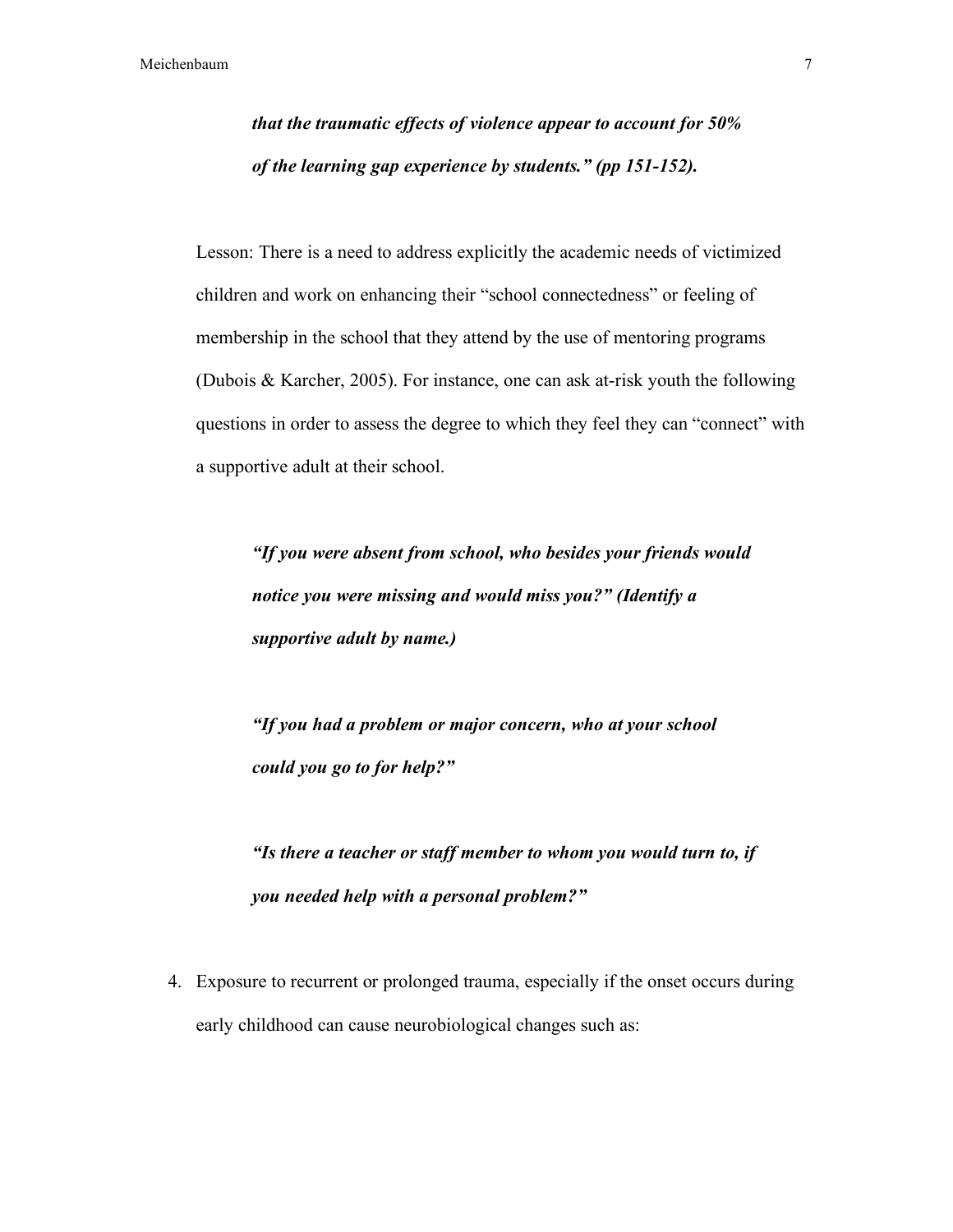- (i) the reduction in the volume and activity levels of major brain structures such as the corpus callosum and the limbic system;
- (ii) impairment of the left hemisphere functioning and negatively affect the Hypothalamic–Pituitary Axis – HPA;
- (iii) increased hypersensitivity to cortisol levels;
- (iv) increased sympathetic nervous system activity.

Such bodily changes can result in exaggerated startle responses, PTSD, a compromised immune system, increased vulnerability to depression and a failure to develop self-regulatory functions, especially in the development of language, attentional and memory capabilities (Curtis & Cicchetti, 2003; DeBellis et al., 1999; DeBellis, 2002; Fletcher, 1996; Streech–Fisher & van der Kolk, 2000).

Lesson: There is a need to provide such children with skills training to compensate for self-regulatory deficits and provide them with "metacognitive prosthetic devices" to compensate for the neurobiological deficits that follow from chronic traumatic experiences. These metacognitive supports may include the use of advance organizers, memory prompts, self-instructional training and other forms of cognitive–behavioral interventions that are described on www.teachsafeschools.org. In addition, there is a need to reduce high-risk behaviors that can lead to revictimization (e.g., substance abuse and aggressive behaviors, sensation-seeking behaviors, sexual acting out-behaviors) (Alvord & Grados, 2005; Grotberg, 2003).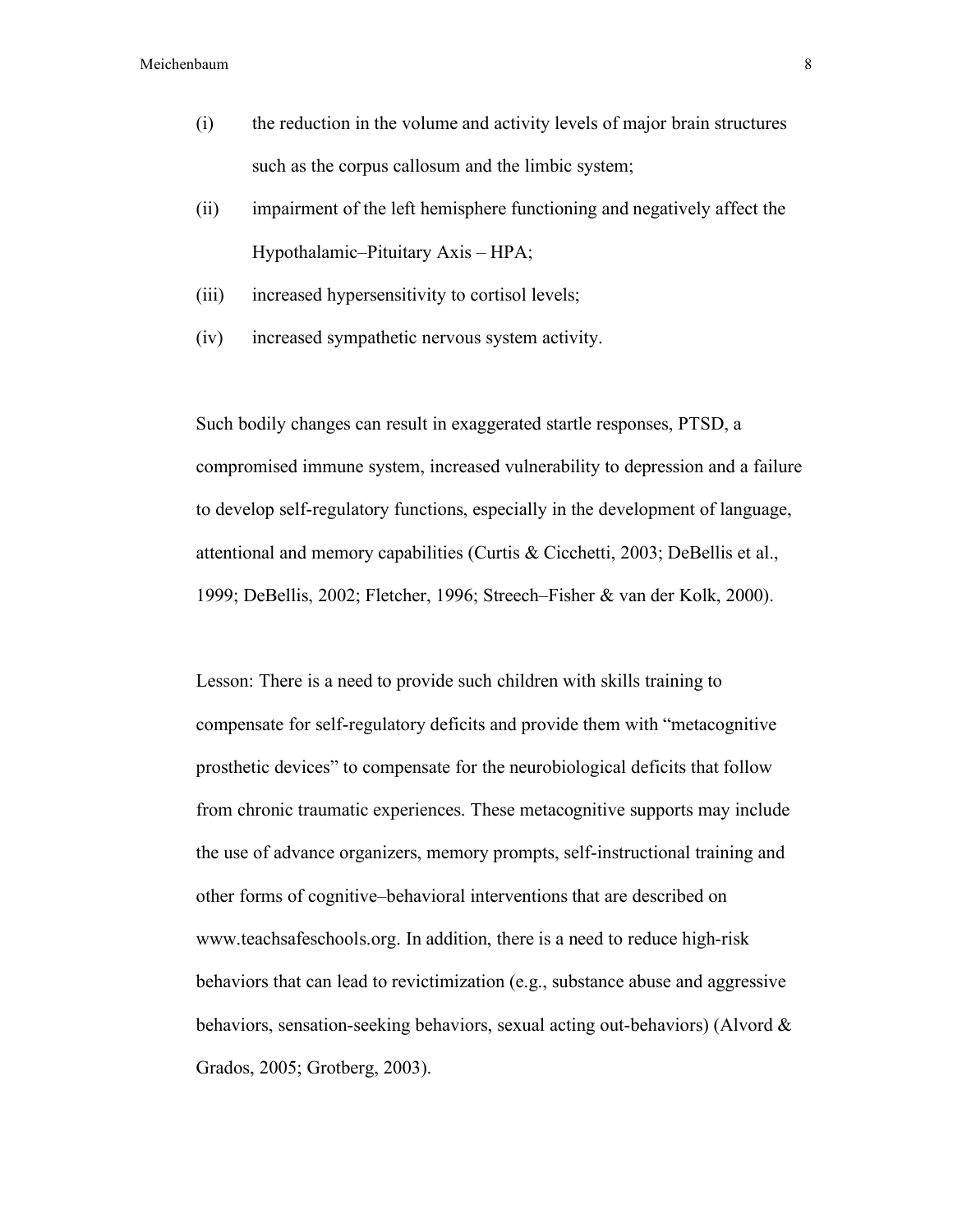5. Trauma exposure can have a negative impact on the development of attachment behaviors. For example, victimized abused teenage girls are more likely to hold in their feelings and have extreme emotional reactions. They have fewer adaptive coping strategies and have problems handling strong emotions, particularly anger. They have limited expectations that others can be of help. They show deficits in the ability to self-soothe and modulate negative emotions (Berman et al., 1996; Haggerty et al., 1996 Kendler et al., 2000).

Lesson: Helpers need to make special efforts to develop and monitor a collaborative therapeutic alliance with traumatized youth and address therapyinterfering behaviors (Bertolino, 2003; Miller et al., 2007).

As Masten and Reed (2002) observe:

*The best documented asset of resilience is a strong bond to a competent caring adult, which need not be a parent. For children who do not have such an adult involved in their lives, it is the first order of business. Children also need opportunities to experience success at all ages.*

6. Not all children and youth who are exposed to traumatic events develop behavioral and mental health problems. In fact, resilience appears to be the general rule of adaptation. This conclusion holds whether the children who are studied have experienced premature birth, physical illness and surgery,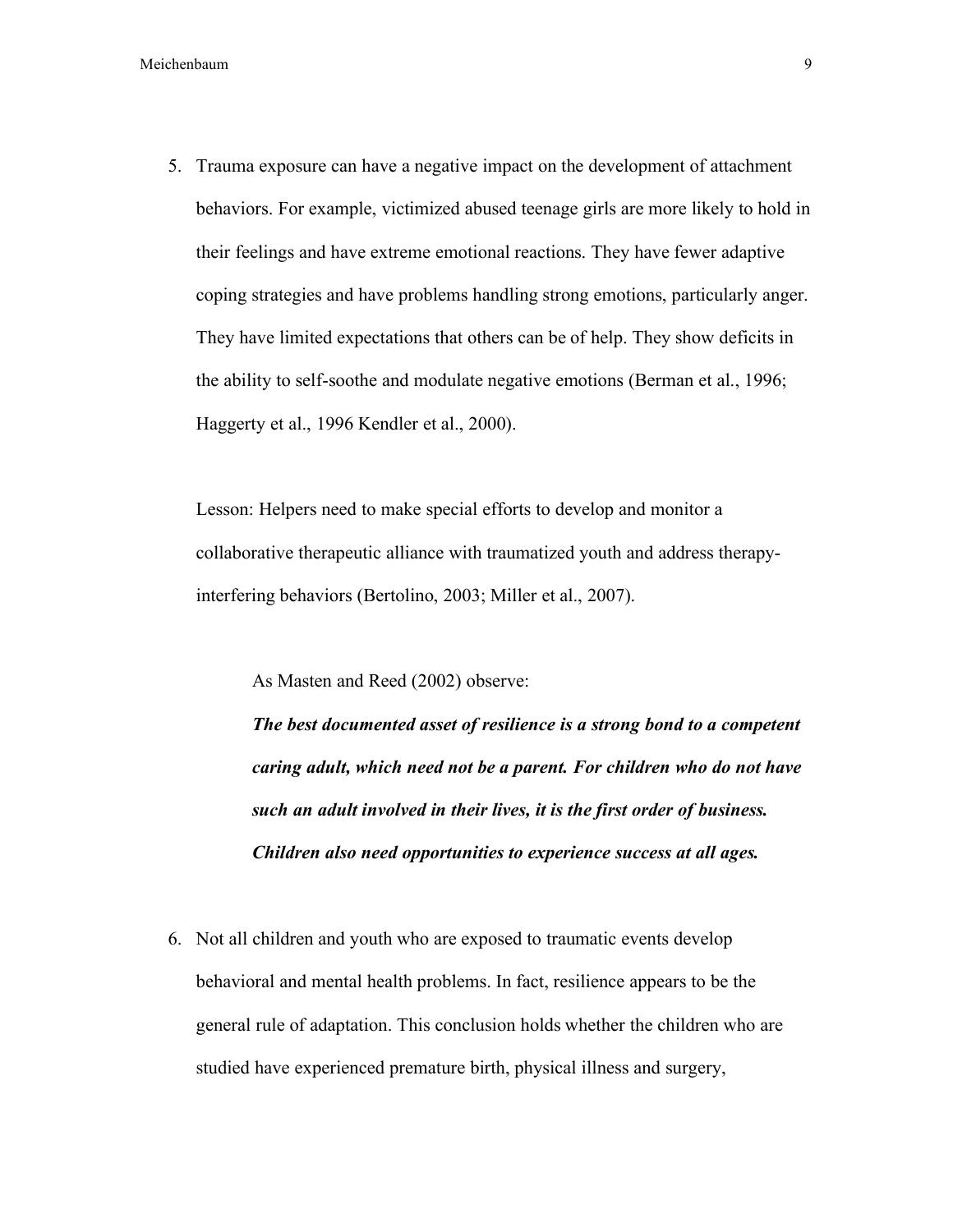maltreatment (abuse/ neglect), poverty exposure to marital discord and domestic violence, to trauma of war and natural disasters, or are the offspring of mentally ill, alcoholic, or criminally-involved parents. (DeAngelis, 2007; Masten, 2001; 2004; Masten & Gewirtz, 2006). As Bernard (1995) observes, 1/2 to 2/3 of children living in such extreme circumstances grow up and "overcome the odds," and go on to achieve successful and adjusted lives.

Lesson: There is a need to incorporate into interventions designed to bolster resilience the attributes and the circumstance that contribute to the capabilities to cope effectively in the face of adversities and difficulties. The Search Institute (www.Search-Institute.org) has enumerated some forty developmental assets that are the building blocks of positive youth development. Interventions should nurture these assets that include:

- a) commitment to learning and a motivation to do well in school and the accompanying activities of feeling connected to school, participating in school activities, completing homework, reading for pleasure;
- b) positive values and a prosocial attitude of being empathic, understanding, honest, and responsible, and practicing self-restraint in relation to substances and sexual activity;
- c) social competence as reflected in the ability to resolve conflicts peacefully, resist negative peer pressure and make friends;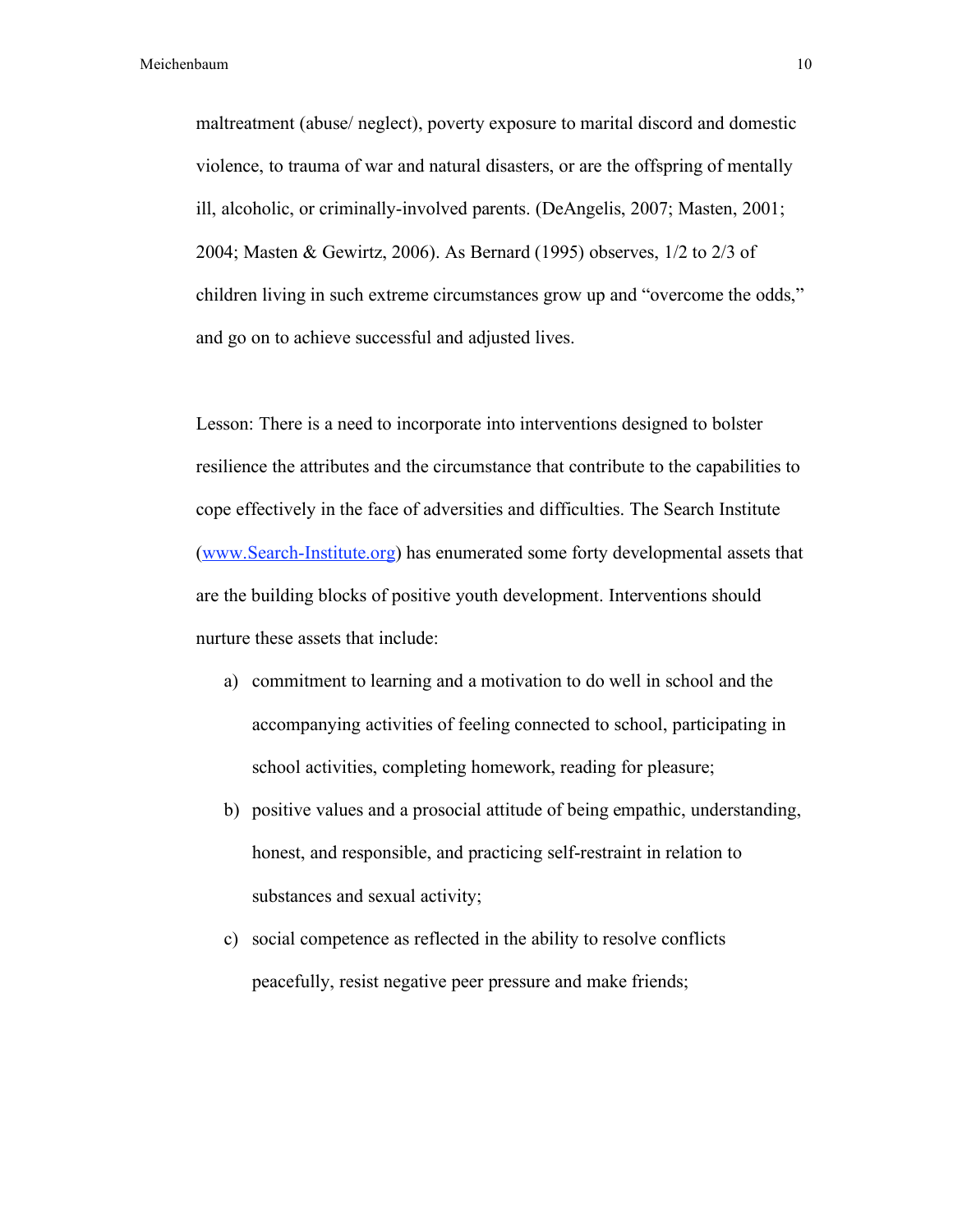d) positive identity which includes assets such as having high self-esteem, a sense of purpose in life, and plans for the future.

Resilience is not a trait that a youth is born with or automatically keeps once it is achieved. Resilience is a complex interactive process that entails characteristics of the child, the family, extrafamilial relationships and school/community factors.

**7.** When considering the features of so-called resilient children, it is important to keep in mind that children may be resilient in one domain of their lives, but not in other areas (e.g., academic, social, self-regulating behaviors). As Zimmerman and Arunkumar (1994) observe:

# *Resilience is not a universal construct that applies to all life domains. Children may be resilient to specific risk factors, but quite vulnerable to others. Resilience is a multidimensional phenomenon that is context specific and involves developmental changes. (p. 4)*

Resilience should be viewed as being "fluid over time." The relative importance of risk and protective factors change at various phases of life. A child who may be resilient at one developmental phase may not be necessarily resilient at the next developmental phase. Developmental transition points at school and at puberty are particularly sensitive times for the impact of traumas. Protective efforts at bolstering resilience should be sensitive to these developmentally vulnerable periods.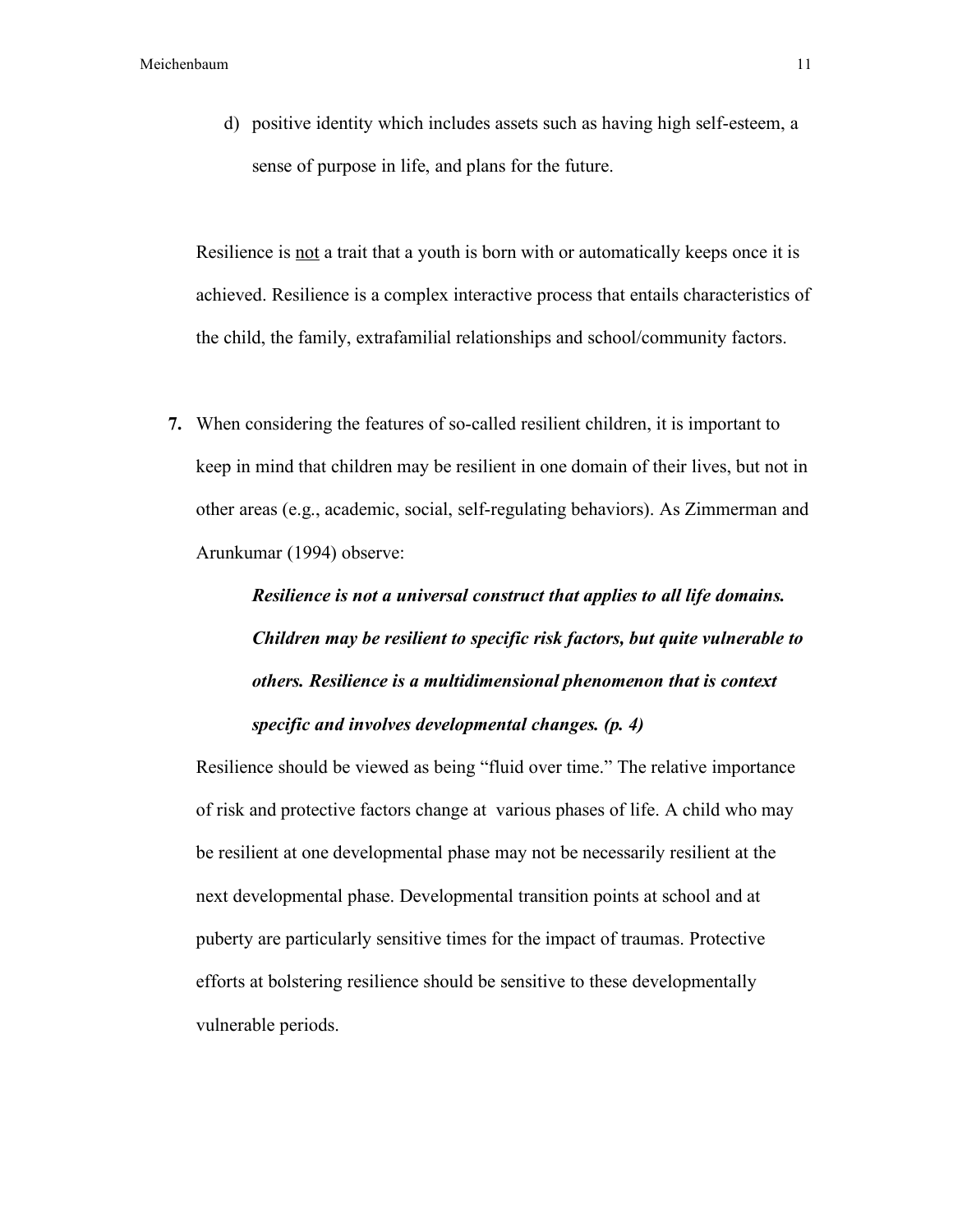8. Protective factors differ across gender, race and cultures. For instance, girls tend to bolster their resilience by building strong caring relationships, while boys are more likely to build resilience by learning how to use active problem-solving (Bernard, 1995). Further evidence that resilience may yield gender differences comes from the longitudinal research by Werner and Smith (1992) who found that scholastic competence at age 10 was more strongly associated with successful transition to adult responsibilities for men than for women. On the other hand, factors such as high self-esteem, self-efficacy and a sense of personal control were more predictive of successful adaptation among the women than men. In the stress domain, males were more vulnerable to separation and loss of caregivers in the first decade of life, while girls were more vulnerable to family discord and loss in the second decade of life.

Lesson: The factors that influence resilience differ for males and females and interventions need to be gender-sensitive. (For examples of such programs see www.melissainstitute.org). Another source of variability to be considered in resilience-based interventions is the cultural background. For instance, Kataoka and her colleagues (2006) provide a description of how a culturally-sensitive faith-based community intervention can be used to bolster resilience of children who have been exposed to neighborhood violence. They combined an evidencebased intervention (Cognitive-Behavioral Intervention for Trauma in Schools – CBITS) with spirituality, as reflected in the use of religious coping strategies of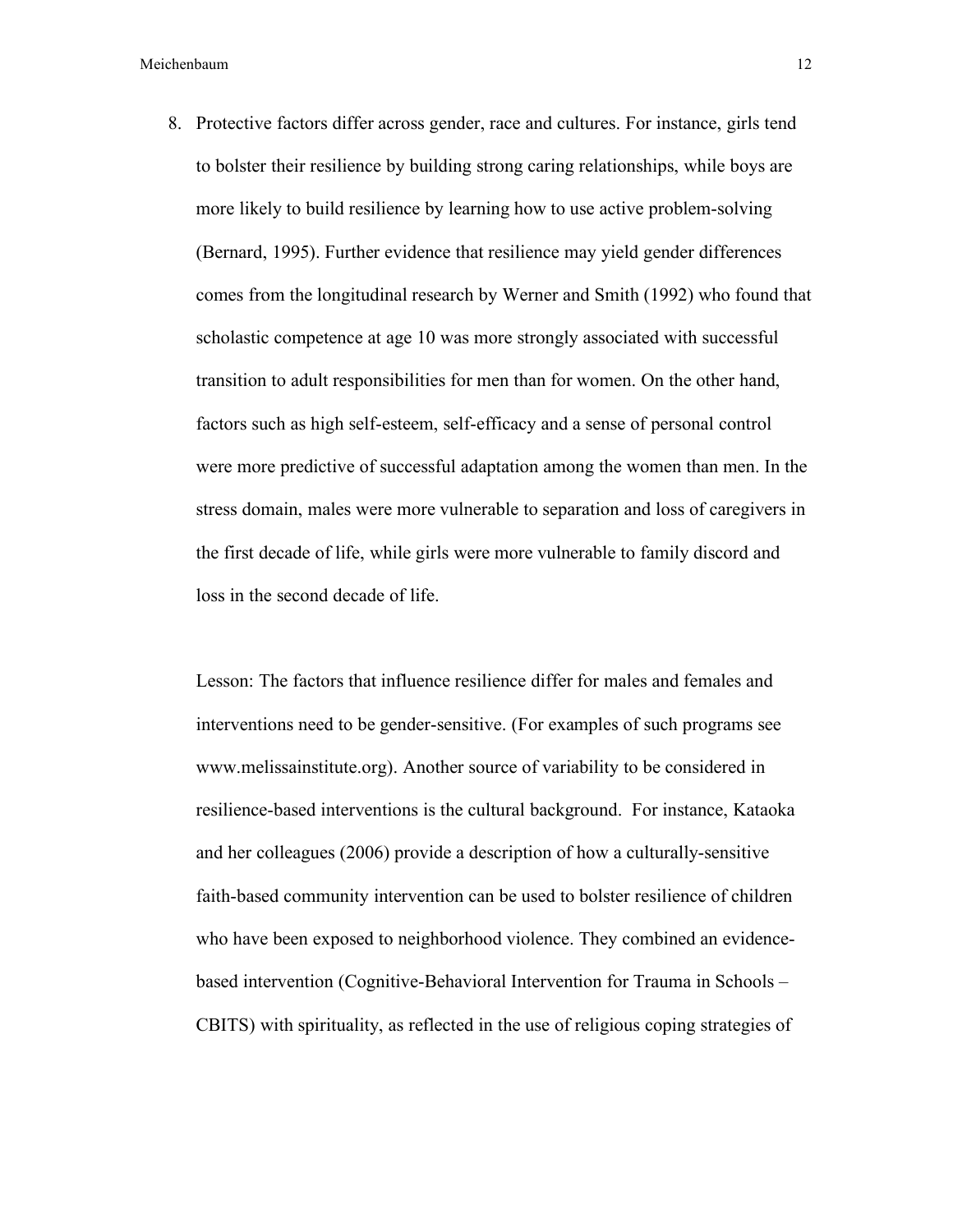prayer, religious relaxation imagery and local faith-based healers. As one mother commented,

*"My boy was afraid from the day he was terrorized. He wouldn't go outside. I remember at night he would pray and ask Jesus to give him comfort." (Kataoka et al., 2006)*

It is important to note, however, that faith and spirituality, operate as a stronger protective factor in some cultures than in others.

9. There are multiple pathways to resilience. Resilient children and youth possess multiple skills in varying degrees that help them cope with adversities. These response skills can be strengthened, as well as learned. Among other skills resilient individuals make wise choices and they take advantage of opportunities (e.g., continuing their education, learning new skills, joining the military, choosing healthy life partners, and breaking away from deviant peers.) (Werner & Smith, 2001).

Lesson: It is important for mental health care providers to build upon the specific positive behaviors and coping techniques that individuals already use to deal with suffering and disability and capitalize on and nurture their innate self-healing capacities. Health care providers can aid survivors in enhancing their coping skills by pointing out techniques already in place that they have utilized in the recovery process.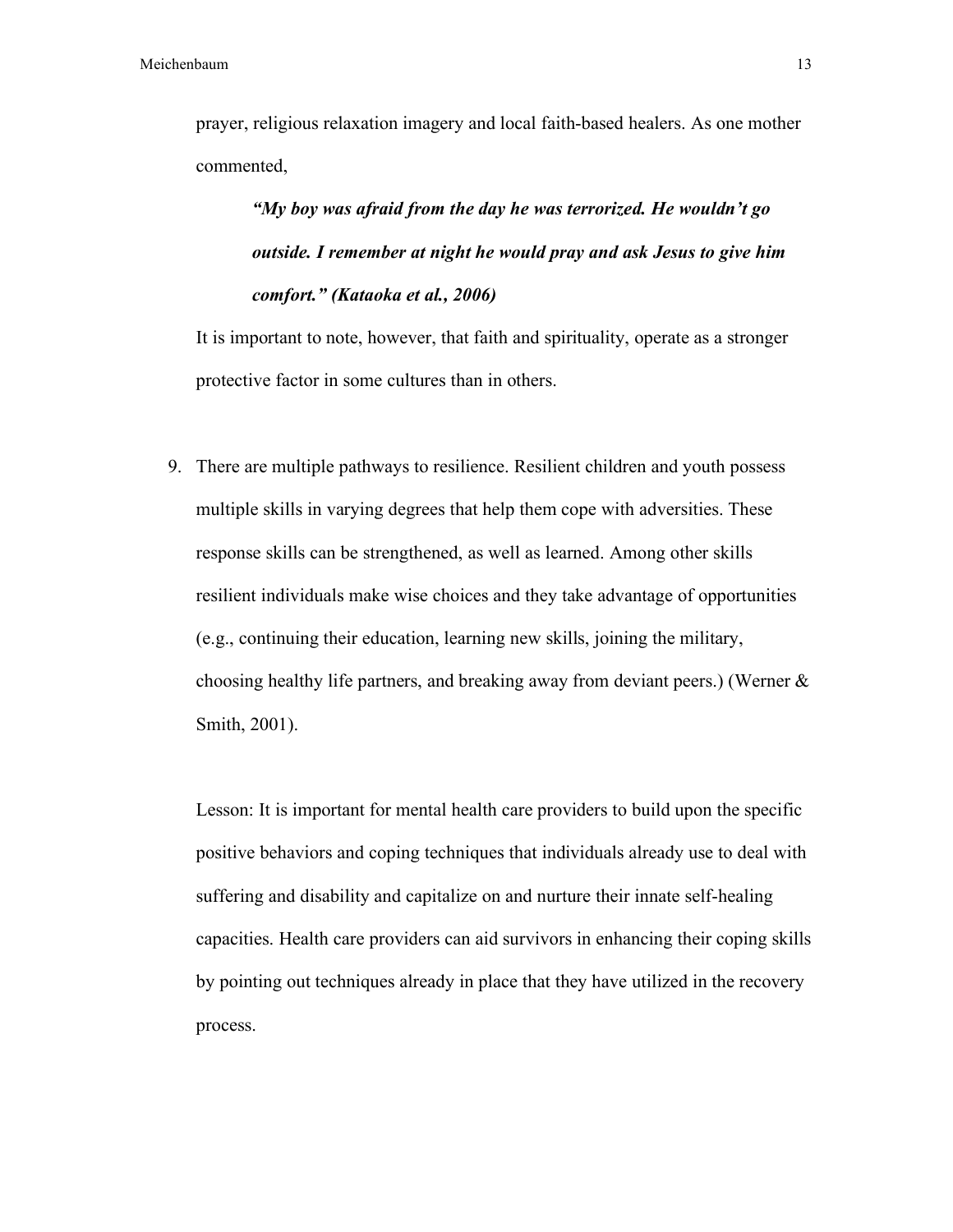In order to help survivors, health care providers can encourage and recommend altruistic behaviors, independent activities, and the use of spirituality. By helping others, survivors in effect, are helping themselves. By encouraging independent activities such as school work or work in general, this enhances the recovery process. By means of using spirituality, survivors can reclaim values and foster meaning and hope (Kataoka et al., 2006; Mollica, 2006).

For example, at a recent clinical consultation a youth who had a remarkable history of victimization was encouraged and challenged to use his talent and interest in poetry as a form of healing and as a way to transform his life. There is a need to help victimized youth use their "islands of competence" to foster a sense of accomplishment.

10. Most victimized children and youth do not receive services and very few are treated with evidence-based interventions. For example, only 25% of children with emotional and behavioral problems in the U.S. receive specific mental health services.

The hopeful news is that there are now several evidence-based interventions that have been employed successfully with traumatized children. Schools are the best settings to identify at-risk children and to provide mental health interventions (Alvard & Grados, 2005; Battistich et al., 1996; Cohen et al., 2006; Cowen, 2000; Doll & Lyon, 1998; Eber et al., 1996; Ennett et al., 2000; Huang et al., 2005;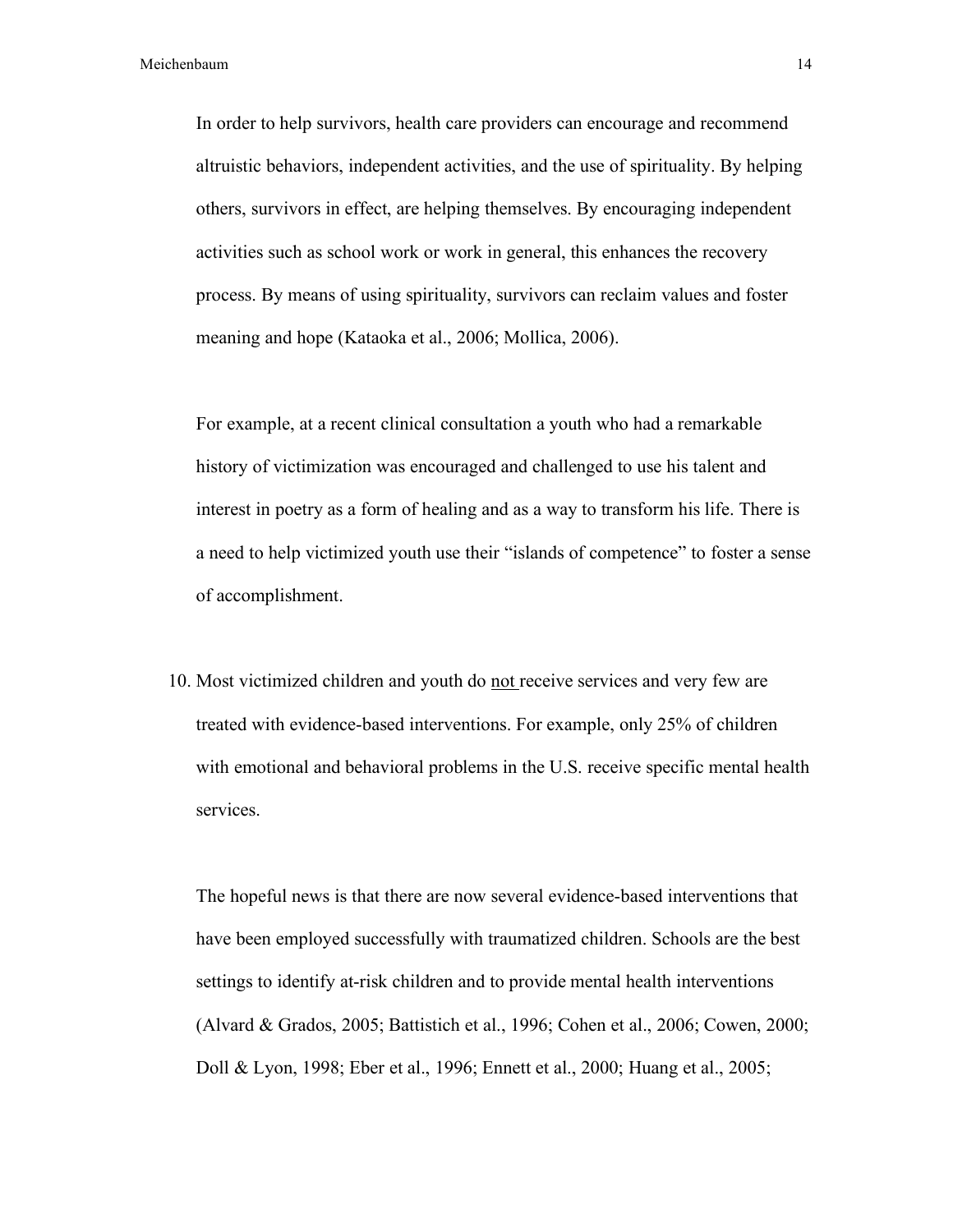Jennings et al., 2000; Rutter et al., 1979; Tobler & Stratton, 1997; Stein et al., 2003; Weisz et al., 2005; Wong et al., 2007).

In conclusion, the research literature on resilience in children has yielded important lessons or guidelines to follow when implementing preventative and treatment interventions. But it will take more than research to bolster the resilience of victimized children. It will take political leadership and public commitment to bolster children's resilience. Consider the words of a youth in New Orleans, as reported in a pictorial essay of the Children of the Storm by Jason DeParle (N.Y. Times, August 27, 2006). The youth was asked if there was anything else he wants people to hear:

*"My house was flooded and burglarized, my father, a National Guardsman, is in the Middle East and someone killed my dog. We deserve better!"*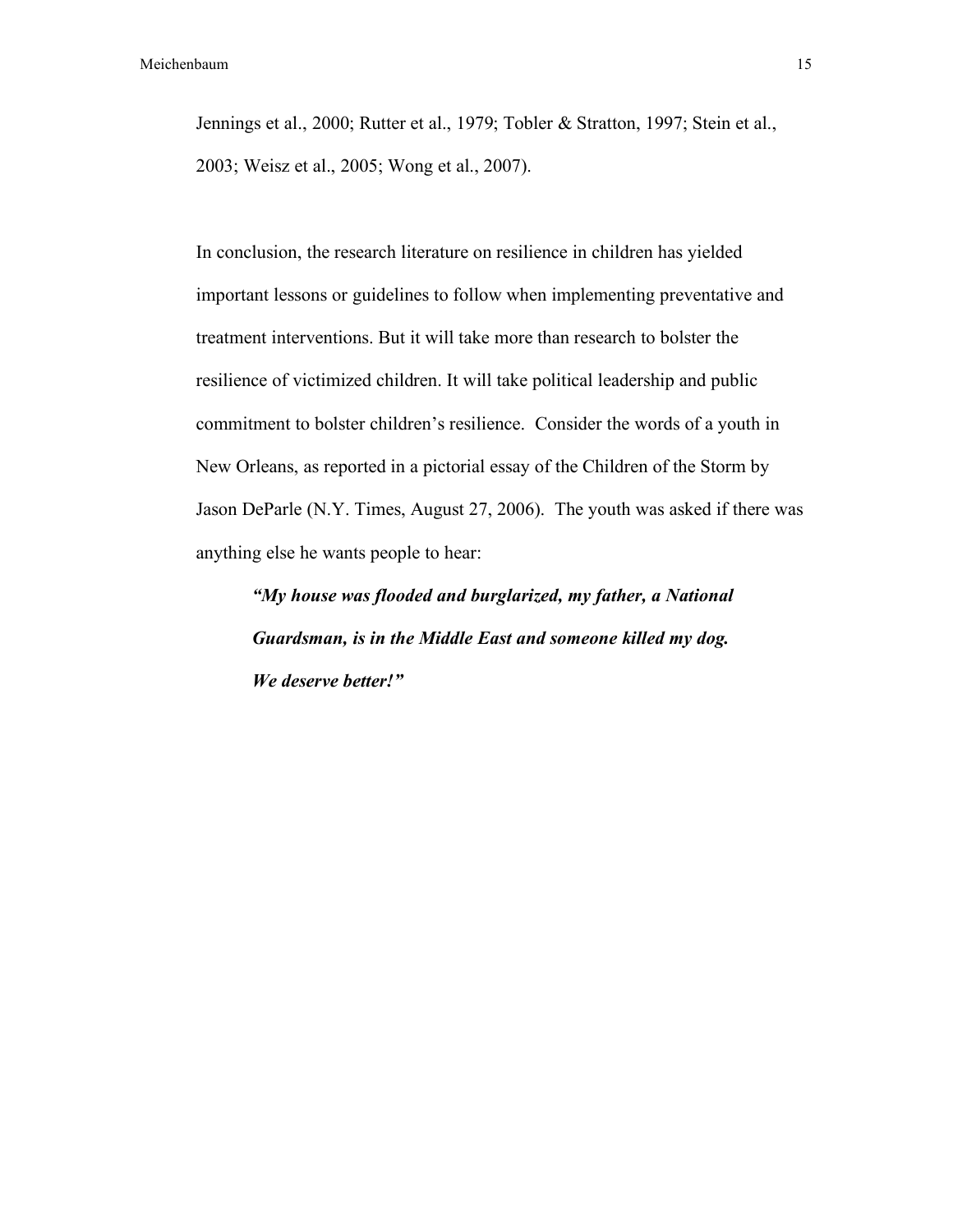### **REFERENCES**

- Alvord, M.K., & Grados, J.J. (2005). Enhancing resilience in children: A proactive approach. Professional Psychology: Research and Practice, 36, 238-245.
- Battistich, V., Scheps, E., Watson, W., & Solomon, D. (1996). Preventative effects for the Child Development Project. Journal of Applied Developmental Psychology; 11, 12-35.
- Berman, S. L., Kurtines, W. M., Silverman, W. K., & Serafini, L. T. (1996). The impact of exposure to crime and violence on urban youth. American Journal of Orthopsychiatry, 66, 329-336.
- Bernard, B. (1995). Fostering resiliency in kids: Protective factors in the family, school and community. San Francisco: Far West Laboratory for Educational Research and Development.
- Bertolino, B. (2003). Change-oriented therapy with adolescents and young adults. New York: Norton.
- Cohen, J. A., Mannarino, A. P., & Deblinger, E. (2006). Treating trauma and traumatic grief in children and adolescents. New York: Guilford Press.
- Cowan, E. (2000). Psychological wellness: Some hopes for the future. In D. Cicchetti, J. Rappaport, I. Sandler & R. P. Weissberg (Eds.), The promotion of wellness in adolescents. (pp. 477-503). Washington, DC: Child Welfare League of America Press.
- Curtis, W. J. , & Cicchetti, D. ( 2003) . Moving research on resilience into the 21st century: Theoretical and methodological consideration in examining biological contributions to resilience. Development and Psychopathology, 15, 773-810.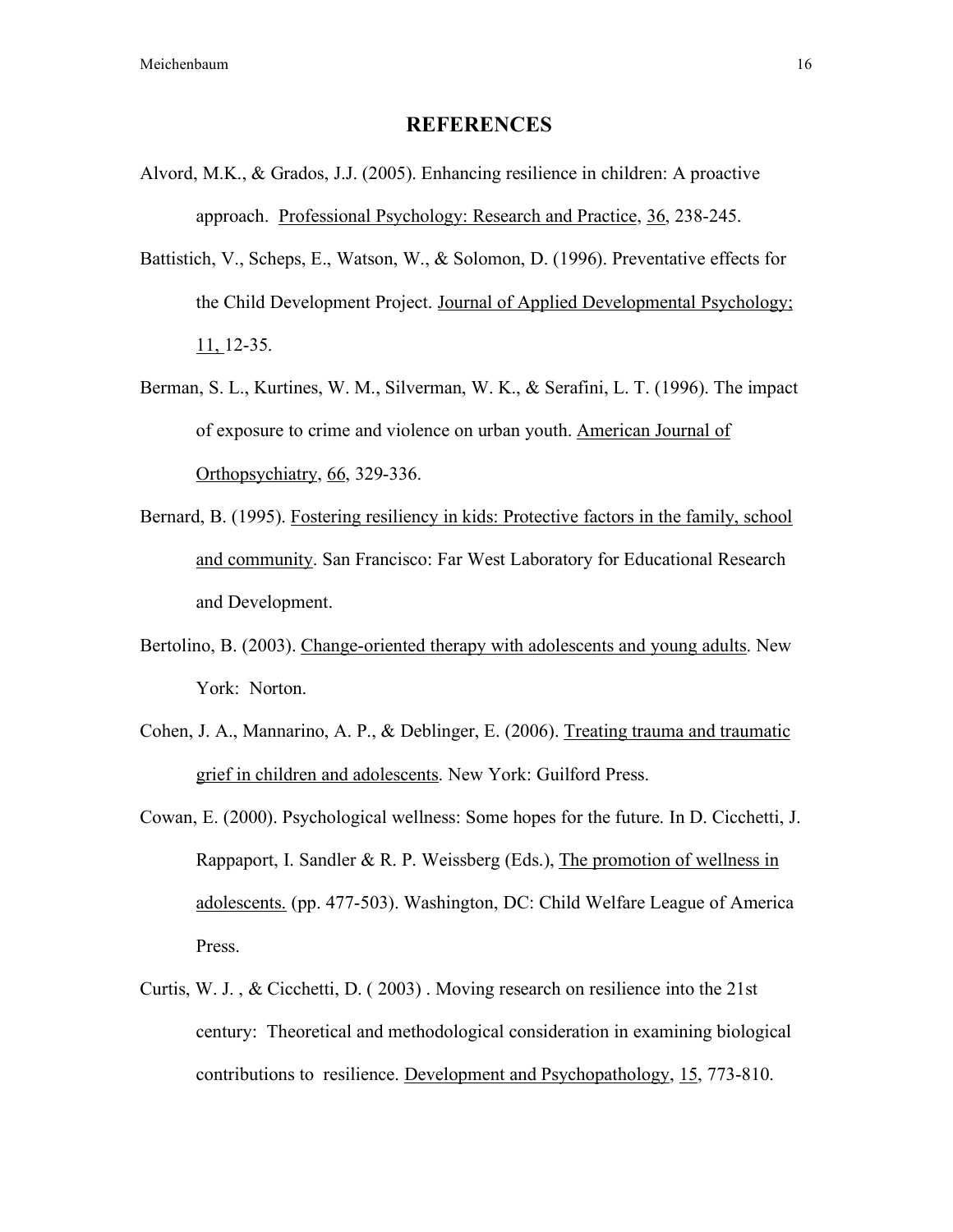- De Angelis, T. (2007). A new diagnosis for childhood trauma? Monitor on Psychology, 38, 32-34.
- DeBellis, M. D. (2002). Developmental traumatology. Psychoneuroendocrinology, 27, 155-170.
- DeBellis, M.D., Baum, A., Birmaher, B., et al. (1999). Developmental traumatology. Part 1: Biological stress systems. Biological Psychiatry, 45, 1259-1270.
- Delaney-Black,V.& Covington, C. Ondersma, S. J. et al. (2002) Violence exposure, trauma, and IQ and/or reading deficits among urban children. Archives of Pediatrics and Adolescent Medicine, 156, 280-285.
- Doll, B., & Lyon, M. A. (1998). Risk and resilience: Implications for delivery of educational and mental health services in schools. School Psychology Review, 27, 348-363.
- Dubois, D. L., & Karcher, M. J. (Eds.). (2005). Handbook of youth mentoring. Thousand Oaks, CA: Sage Publications.
- Eber, L., Osuch, R., & Reddott, C. (1996). School-based application of the wraparound process: Early results in service provision and student outcomes. Journal of Child and Family Studies, 5, 83-99.
- Edwards, V. J., Anda, R. F., Dube, S. R., Dong, M., Chapman, D. P., & Felitti, V. J. (2005). The wide-ranging health outcomes of Adverse Childhood Experiences. In K. A. Kendall-Tackett & S. M. Giaromoni (Eds.), Child victimization. (pp. 8-12). Kingston, NJ: Civic Research Institute.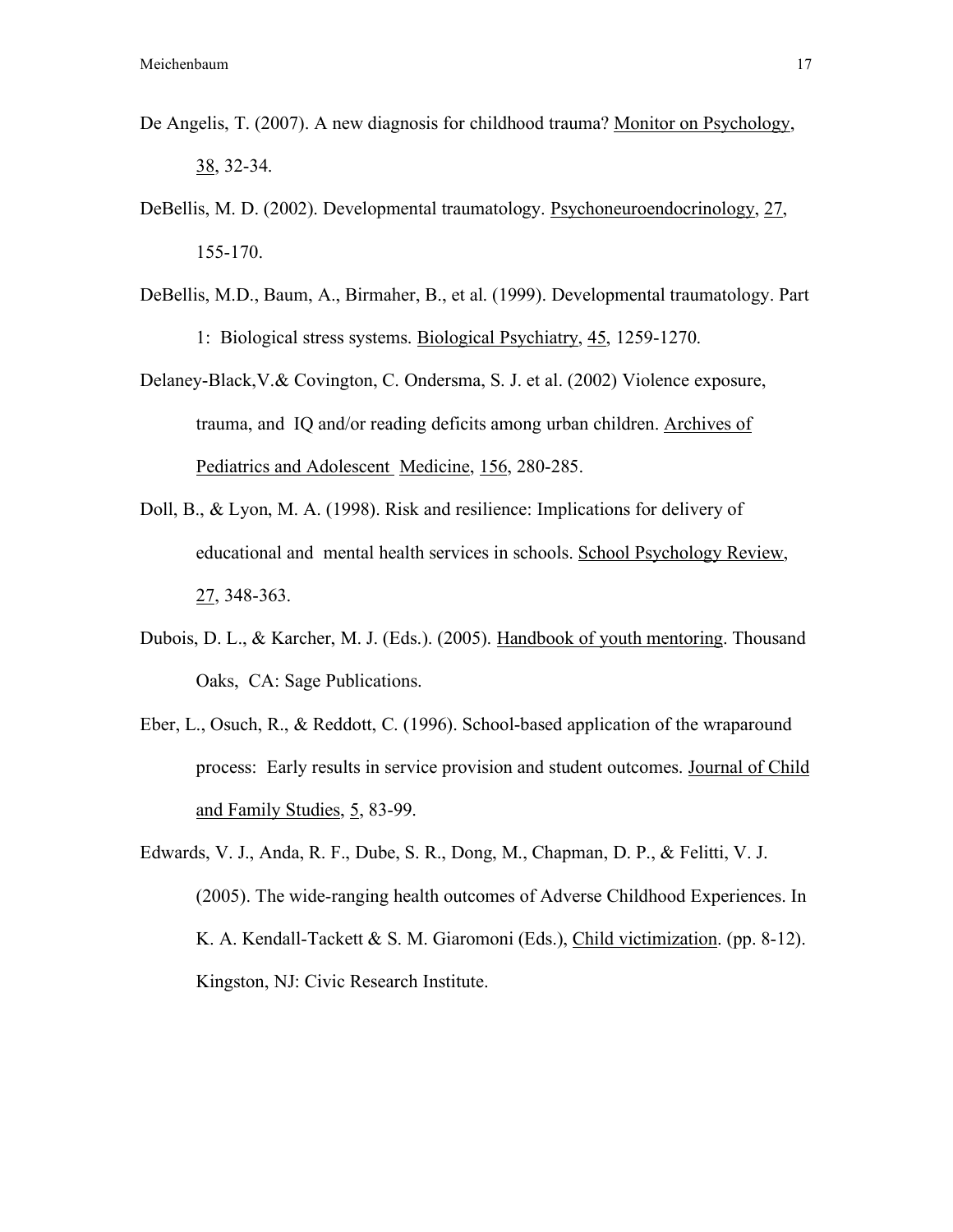- Ennett, C. T., Ringwalt, C. L. et al. (2003). A comparison of current practice in schoolbased substance use prevention programs with meta-analysis findings. Prevention Science, 4, 1-14.
- Fletcher, K.E. (1996). Childhood posttraumatic stress disorder. In E. Mash & R. Barkley (Eds.). Child Psychopathology (pp. 242-276). New York: Guilford Press.
- Garbarino, J., Debra, N., Kostelny, K, & Pardo, . (1992). Child in charge: Coping with the consequences of community violence. San Francisco, CA: Jossey-Bass
- Grogger, J. (1997) . Local violence and educational attainment. Journal of Human Resources, 32, 659-682.
- Grotberg, E.H. (Ed.) (2003). Resilience for today: Gaining strength from adversity. Westport, CT: London Praeger.
- Haggerty, J., Sherrod, L., Garmezy, N., & Rutter, M. (1996). Stress, risk and resilience in children and adolescents. New York: Cambridge University Press.
- Huang, J., Strand, B., Friedman, R., et al. (2005). Transforming mental health care for children and their families. American Psychologist, 60, 615-627.
- Hurt, H. Malmud, E.,Brodsky, N. L. & Giannetta, J. (2001). Exposure to violence: Psychological and academic correlates in child witnesses. Archives of Pediatrics and Adolescent Medicine, 155, 351-356.
- Jennings, J., Pearson, G., & Harris, M. (2000). Implementing and maintaining schoolbased mental health services in a large urban school district. Journal of School Health, 70, 201-205.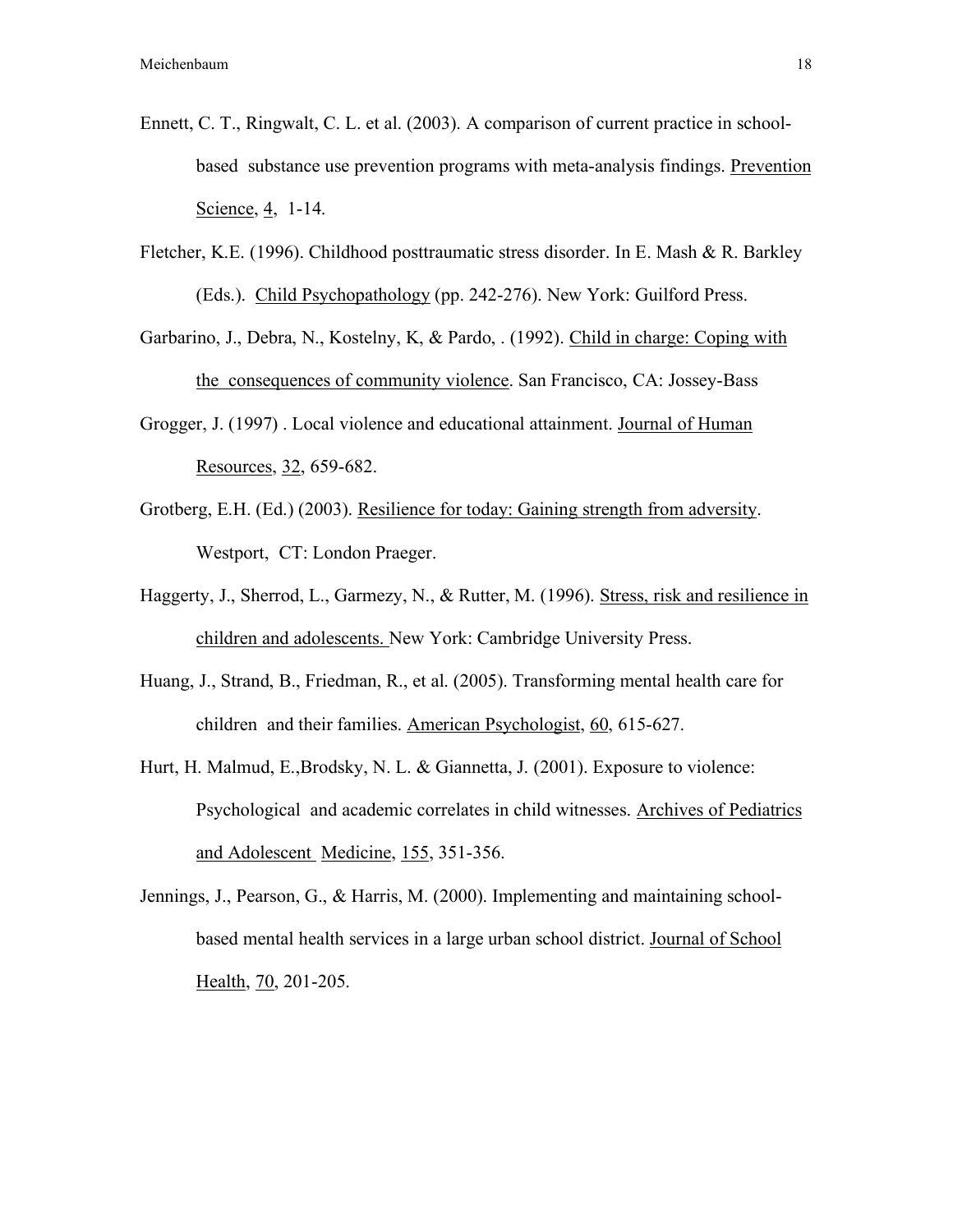- Kataoka, S.H., Fuentes, S.O., Donghue, V.P. et al. (2006). A community participatory research partnership: The development of a faith-based intervention for children exposed to violence. Ethnicity and Disease, 16, 89-97.
- Kendler, K. S., Bulik, C. M., et al. (2000). Childhood sexual abuse and adult psychiatric and substance abuse disorders in women: An epidemiological and co-twin control analysis. Archives of General Psychiatry, 57, 953-959.
- Masten, A. S. (2001). Ordinary magic: Resilience processes in development. American Psychologist, 56, 227-238.
- Masten, A. S. (2004). Regulatory processes, risk and resilience in adolescent development. Annals of the New York Academy of Sciences, 1021, 310-319. *(Available online at www.annalsnyas.org).*
- Masten, A. S. & Gewirtz, A.H. (2006). Resilience in development: The importance of early childhood. In R.E. Tremblay, R.E. Barr & D. V. Peters (Eds), Encyclopedia on Early Childhood Development, pp. 1-6. *Available at http://www.excellence-Earlychildhood.ca/documents/Masten-GewirtzAngxp.pdf*
- Masten, A. S., & Reed, M. G. (2002). Resilience in development. In S. R. Snyder & S. J. Lopez (Eds.), The handbook of positive psychology. Oxford, England: Oxford University Press.
- Meichenbaum, D. (2005). 35 years of working with suicidal patients: Lessons learned. Canadian Psychology, 46, 64-72.
- Miller, A.L., Rathus, J.H., & Linehan, M.M. (2007). Dialetical behavior therapy with suicidal adolescents. New York: Guilford Press.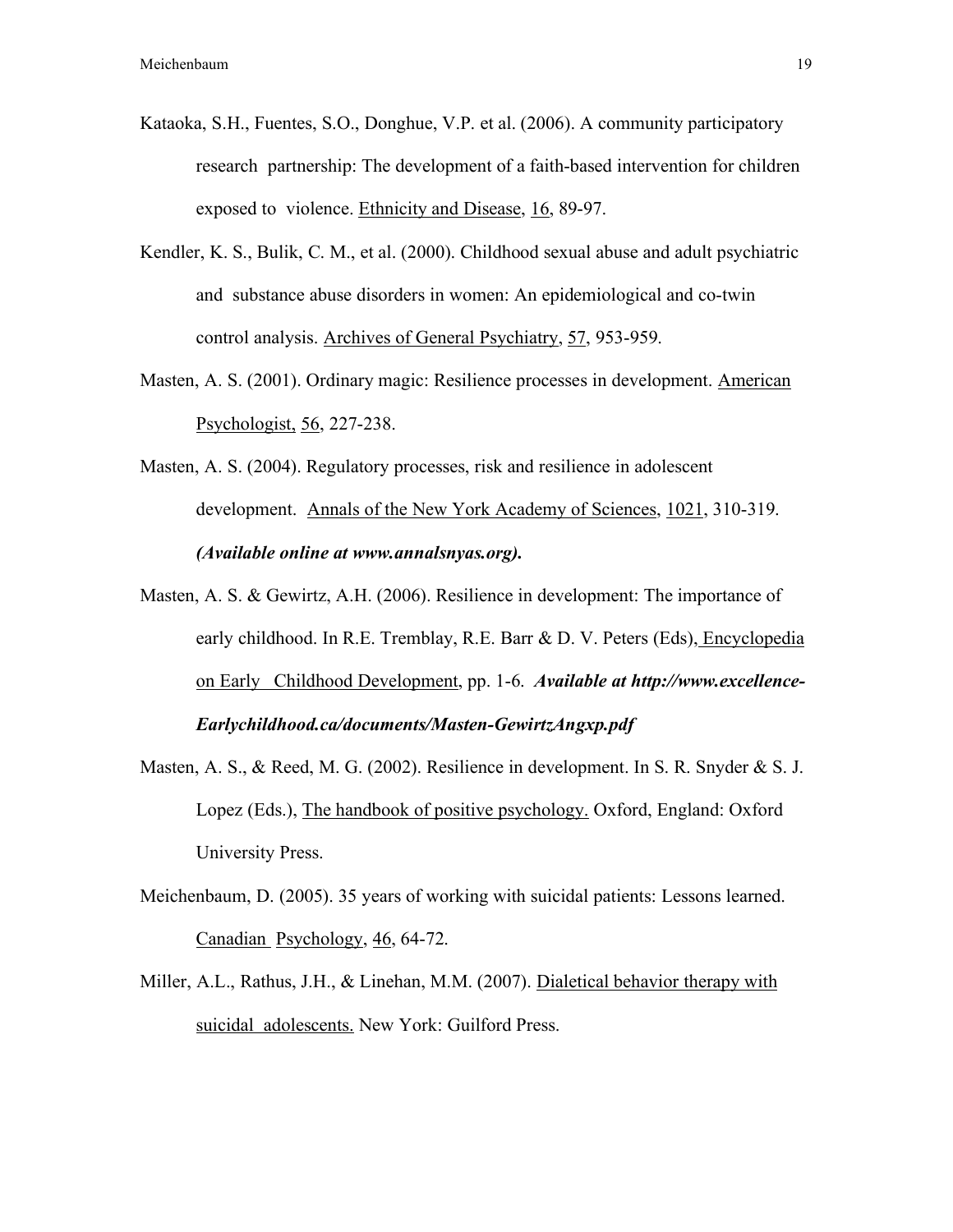- Mollica, R. F. (2006). Healing invisible wounds: Paths to hope and recovery in a violent world. New York: Harcourt Press.
- Rutter, M. B., Maughan, P., Mortimore, J., Ouston, J., & Smith, A. (1979). Fifteen thousand hours. Cambridge, MA: Harvard University Press.
- Sameroff, A. J., Seifer, R. Baldwin, A., & Baldwin, C. (1992). Stability of intelligence from preschool to adolescence: The influence of social and family risk factors. Child Development, 64, 80-97.
- Stein, B.D., Jaycox, L.H., Kataoka, S.H., et al. (2003). A mental health intervention for schoolchildren exposed to violence. Journal of the American Medical Association, 290, 603-611.
- Streech-Fisher, A. & van der Kolk, B.A. (2000). Down will come baby, cradle and all: Diagnostic and therapeutic implications of chronic trauma on child development. Australian and New Zealand Journal of Psychiatry, 34, 903-918.
- Tobler, N. S., & Stratton, H. H. (1997). Effectiveness of school-based drug prevention programs: A meta-analysis of the research. Journal of Primary Prevention, 18, 71-128.
- Weisz , J. R., Sandler, I. N., Durlak, J. A., & Anton, B. S. (2005). Promoting and protecting youth mental health through evidence-based prevention and treatment. American Psychologist, 60, 628-648.
- Werner, E. E., & Smith, R. ( 1992). Vulnerable , but invincible: A longitudinal study of resilient children and youth. New York: Adams , Bannistar and Cox.
- Werner, E., & Smith, R. (2001). Journeys from childhood to midlife: Risk, resilience, and recovery. Ithaca, NY: Cornell University Press.